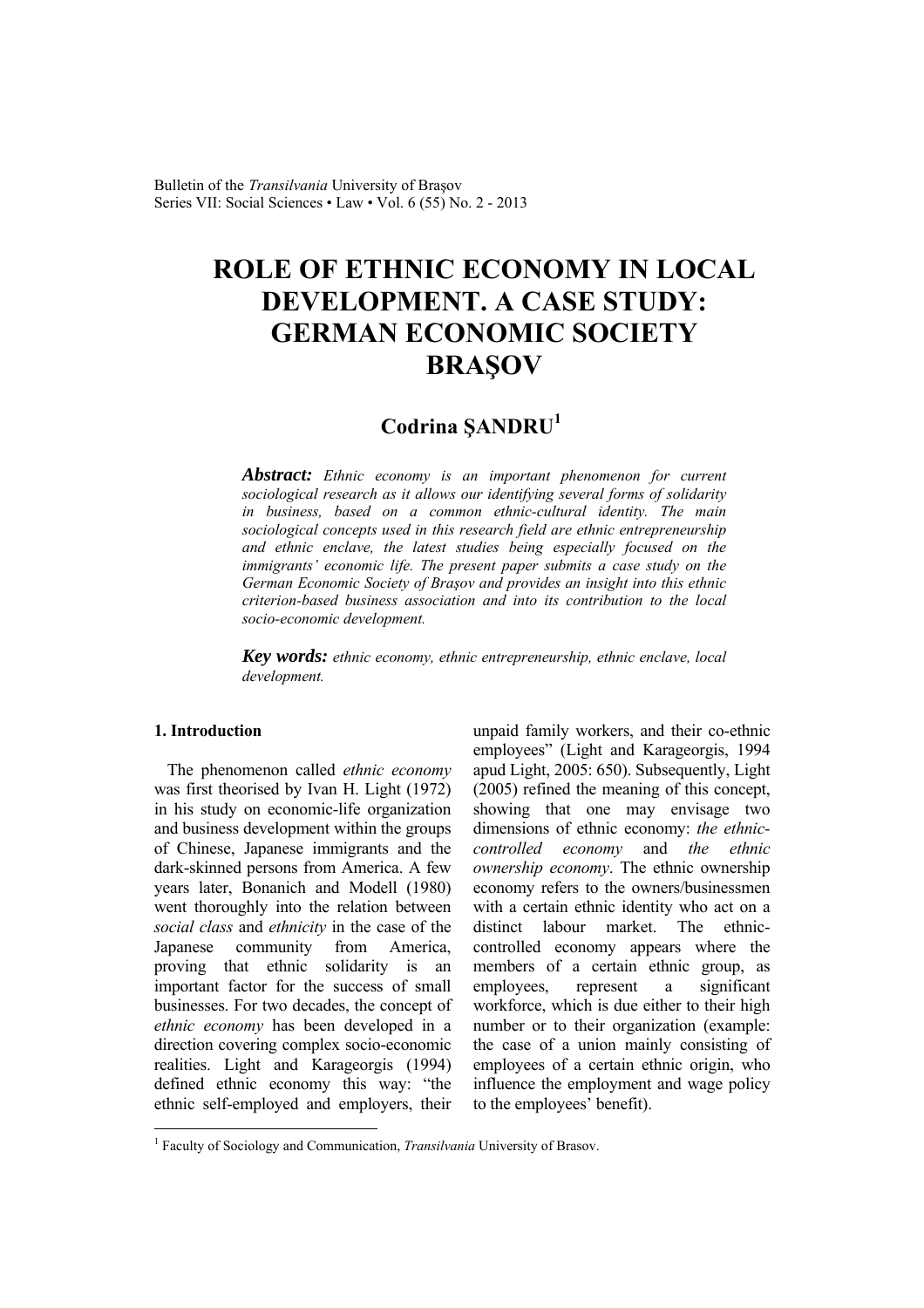Light proves that in both forms, ethnic economy allows immigrants and ethnic minorities to reduce their own disadvantages, inclusively exclusion, negotiating the terms of their participation on the labour market for a better position. Unless they find workplaces, unless they accept the conditions offered by the labour market or if they refuse to mingle with the members of other ethnic groups, the immigrants or the minorities may resort to the alternative of initiating a business or being employed within their own ethnic group.

Yet the concept of *ethnic economy* is not easily definable, given the multiple real forms that this phenomenon might take. Kaplan and Li (2006) claim that when we speak, for instance, of "Italian bakery" or of "Chinese laundry" we definitely refer to concrete forms of ethnic economy. In these two authors' vision, there are five basic conditions whereby we might identify an ethnic economy: *ethnic ownership, employment, customer base, sectoral specialization, and spatial concentration.* To put it otherwise, we speak of ethnic economy where the employers belong to a certain ethnic group, the employees pertain to the same ethnic group, the market mainly consists of consumers who are members of this group, there is a specialization on a specific economic activity and, moreover, this group resides in an established physical space.

This would be, we dare say, the strong meaning of the ethnic-economy concept or the ideal type, in weberian sense. However, as shown by Kaplan and Li (2006), in reality, ethnic economy does not simultaneously fulfil all these conditions. Most frequently, it is mixed economy or integrated economy; being, as a matter of fact, the outcome of globalisation and domestic-economy restructuring. It possesses one or several features of the aforementioned ideal type, but it represents

withal an integrated and even indispensable part of the wider economic system. The two authors provide the example of the companies with owners of a specific ethnicity from Silicon Valley or the clothing industry from the big cities, where the ethnic borders are crossed on all levels: employers, employees, suppliers or customers. Kaplan and Li show that *ethnic entrepreneurship*, including various forms of ethnic-controlled economy, and *ethnic enclave* are fundamental concepts that facilitate our better understanding the complexity of this phenomenon in these latter days.

In this article, I will discuss the concept of *ethnic entrepreneurship* and of *ethnic enclave*; thereafter I will submit an illustrative case study on the influence of ethnic economy on local development, through a specific form of ethnic entrepreneurship.

# **2. Ethnic entrepreneurship**

*Ethnic entrepreneurship* is a very interesting social phenomenon for sociology and economic sciences. This phenomenon has been defined as simultaneous activity by owners and/or managers who constitute a distinct business group, based on their common cultural inheritance or common origin, and who are acknowledged by the out-group to possess this specificity (Zhou, 2004). It is generally known that some ethnic groups have more entrepreneurial spirit and develop business within their ethnic group as a strategy to obtain higher positions within the social-mobility processes (Glazer, Monihan, 1963 apud Zhou, 2004).

The first author to have systematically used the concept of ethnic entrepreneurship is Light (1972), preoccupied to highlight the differences as regards the management of one's own business between the various ethnic groups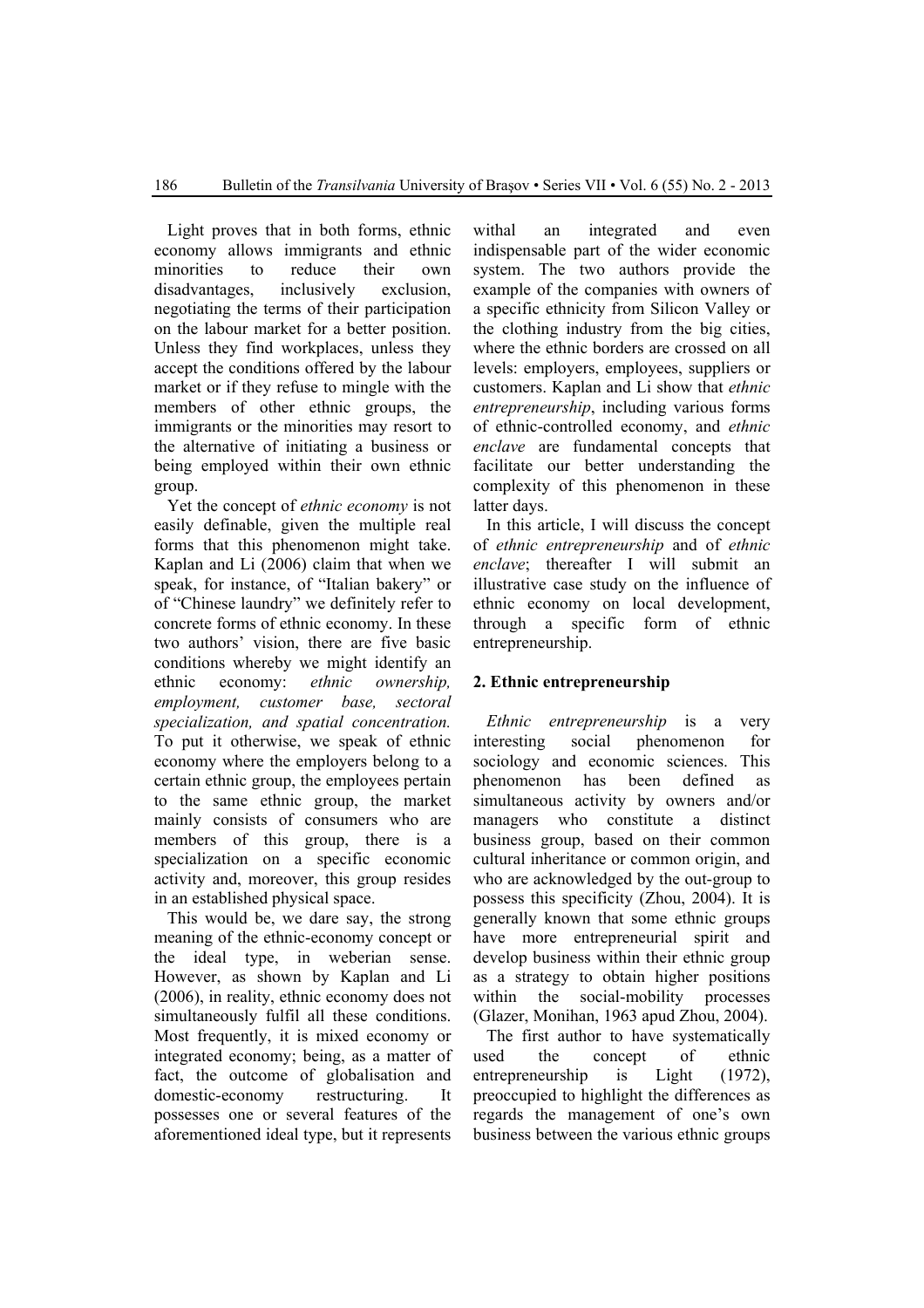from the United States (Kaplan, Li, 2006).

Ethnic entrepreneurship is defined as a set of interaction patterns between entrepreneurs who share a common national identity or a migratory experience (Waldinger, Aldrich and Ward, 1990) and is reckoned an important tool of economic growth (Assudani, 2009 apud Chand, Ghorbani, 2011). Chand and Ghorbani (2011) used the concept of *ethnic entrepreneurship* to explain the entrepreneurship activities of the Indian and Chinese immigrants from the United States. The two authors show that this concept is widely used in studies describing and explaining the immigrants' economic evolution and their integration in the destination societies through ethnic social networks. For instance, many a time, the immigrants who launch their own businesses prefer to hire staff from heir own ethnic group, not only because the latter accept lesser wages, but also because of a better understanding and control.

Ethnicity-based economic relations may create trust and generate economiccooperation forms among co-ethnics to a higher extent than in the context of nonethnic transactions. Why? Since cultural values and norms shared by ethnic communities help establish understanding and mutual trust relationships which, in their turn, establish and maintain contractual relation establishment and maintenance. Ethnic entrepreneurship is based on the social capital built within ethnic networks. Social capital provides access to information and influence, underlying the development of community solidarity (Coleman, 1988). Social capital allows individuals to access social benefits by virtue of their membership in social groups and structures. Ethnic identity may constitute an important source of social capital and therefore social solidarity, inclusively in the business world.

The concept of ethnic entrepreneurship is also used in studies comparing the economic behaviour of various nations or ethnic groups; many studies starting from Hofstede's model of value orientations (Chand, Ghorbani, 2011). Hofsede (1980) showed that long-term oriented societies, such as Japan, Korea, China and Taiwan stand out through their strong entrepreneurship spirit and offer more opportunities for economic initiatives and innovation then short-term oriented societies.

Chand and Ghorbani (2011) emphasized similarities and differences between the entrepreneurship behaviours of the Indian and Chinese minorities from the United States For instance, with a view to launching business, the Indian entrepreneurs resort to a higher extent to financial funds from their large families than the Chinese ones. Conversely, the Chinese entrepreneurs search for financial funds in the ethnic community exterior to their large family. The Indian entrepreneurs hire staff beyond their large family and ethnic community to a higher extent than the Chinese ones. In terms of economic profitability, the Chinese businesses are advantageous.

The concept of *ethnic entrepreneurship* is often associated to the one of *ethniccontrolled economy*, when one refers not only to social networks made of employers or business owners, but also to the ones made of managers or employees, which significantly influence the economic activities. Indeed, the ethnic-controlled economy is defined through the *influence* had by the immigrants or by the members of an ethnic community on an economic market (Light, 2005). In this case, the influence does not derive from the property rights, but from the power exercised by the numerous members of an ethnic group on an economic-market segment or by the organization of such a group (Volery, 2007).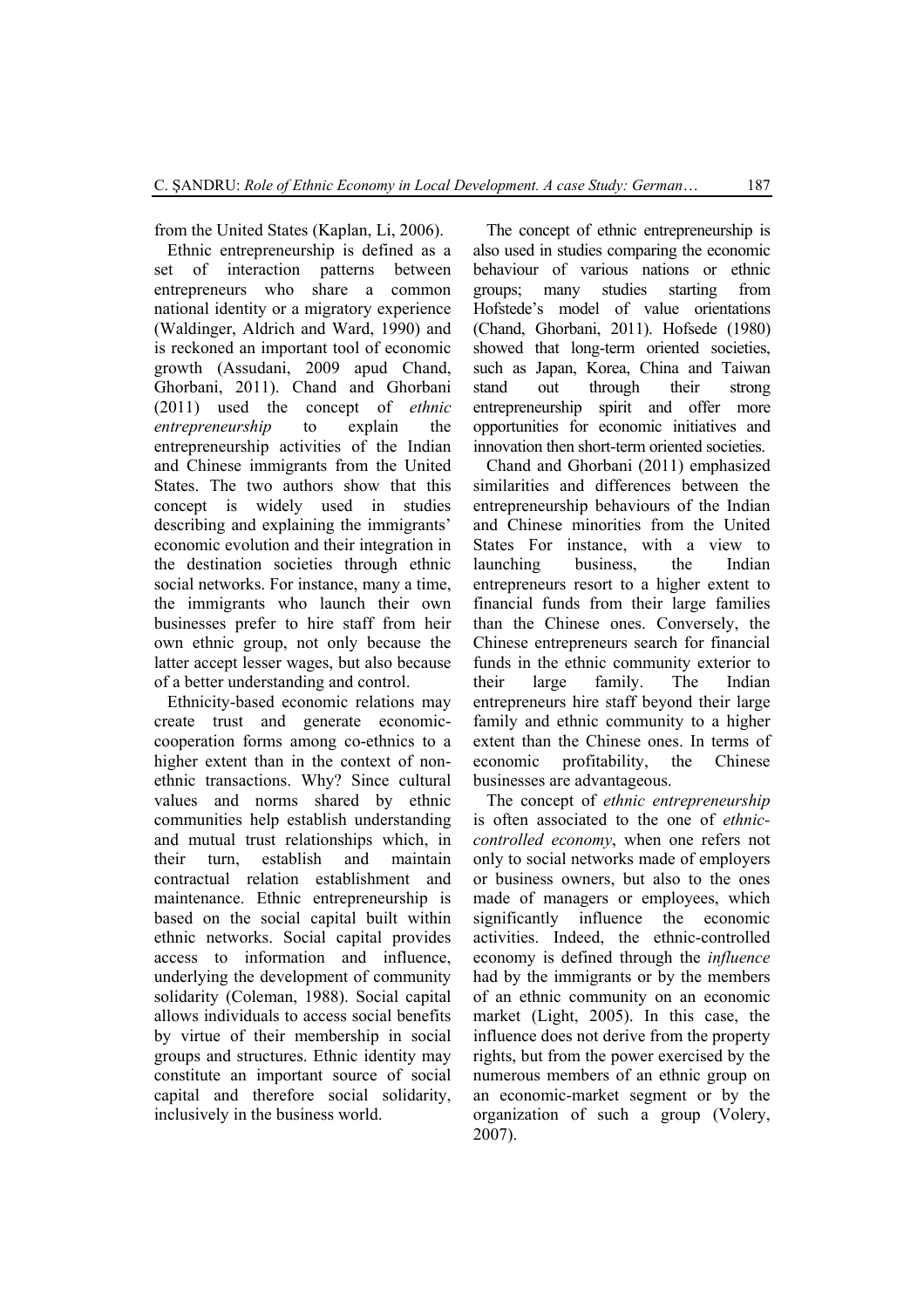#### **3. Ethnic enclaves and enclave businesses**

Ethnic economy is also studied in terms of *ethnic enclaves* (Greve, Salaff, 2005). They are seen as ethnic niches where distinct economic networks develop. Niches need not be physically separated, but consist in social networks defined by recurring interaction patterns. Greve and Salaff consider that the analysis of these social networks may lead to a better comprehension of the part played by ethnic economy in orienting the immigrants into ethnic labour markets and entrepreneurship (2005:7). The two authors define ethnic enclaves as social structures consisting of family members, relatives, friends, neighbours and acquaintances who participate in an ethnic-based employment and consumption system. The borders of these structures are socially defined through the common ethnic identity, in terms of "people like ourselves" (2005:9). A suggestive example provided by the two authors consists in the well-known Chinatowns – socio-economic structures with well established ethnic borders.

In order to understand these ethnic enclaves, the cultural theories of migration sociology are of great help, as they aim at describing the use of the ethnic resources by the immigrants in order to obtain workplaces or to initiate and develop businesses (Orazi, Socci, 2011). The premise of these theories is that cultural similarities create social relations that facilitate the access to ethnic labour markets. Contrary to a generally shared opinion, which reckons ethnic minorities as disadvantaged in society, the researches on ethnic enclaves have shown them to provide their members with important economic advantages. There are cases of immigrants hired by co-national employers who earn more than in non-ethnic economy (Portes, Bach, 1985; Greve, Salaff, 2005).

Cultural theories claim that ethnic enclaves provide the new immigrants with varied opportunities to create their own ethnic-based businesses (Greve, Salaff, 2005). Firstly, the enclave may induce the urge to become an entrepreneur. If the economic market of the destination society does not offer opportunities or even blocks the immigrants' access to workplaces, they may choose launching an *enclave business* where they benefit from connections and legitimacy.

Secondly, in an enclave, an immigrant may start a business more easily if (s)he can rely on ethnic networks of economic help and other ethnic-type resources. In enclaves, the new entrepreneurs are supported by their co-ethnics as the latter have in their turn been helped. Light and Bonanich (1988 apud Chand, Ghorbani, 2011) use the concept of "ethnic facilitation" to describe this situation of generalized help between the members of an ethnic group. The ethnic facilitation process may be trans-national, when the entrepreneurs mobilize resources from their home country and use them for their new business in the destination country.

Thirdly, enclave businesses hire to a great extent from their ethnic group. Employers search the needed persons within the group and hire acquaintances or acquaintances' acquaintances. Ethnic identity, through sharing a common culture, is often deemed a business sustainability guarantee, which motivates the employers to provide with jobs, those speaking the same language and originating in the same cultural environment (Portes, 1998).

Fourthly, the common culture shared within ethnic enclaves creates a climate of trust and ensures the observance of the business norms. In Putnam's terms, ethnic enclaves may be important sources of social capital, consisting in trust, norms and social networks (Putnam 2001). This is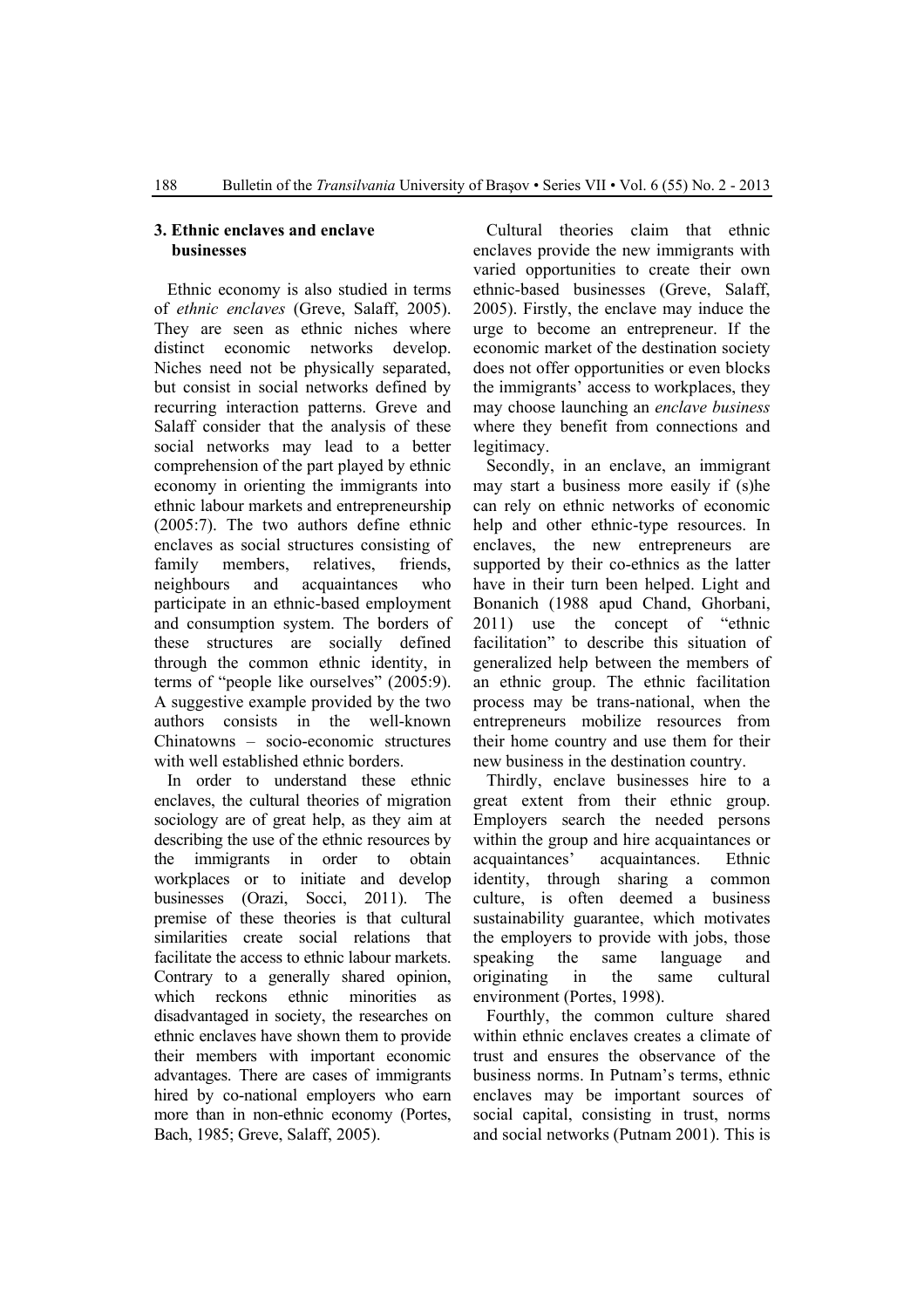not only the case of the legal business, but also of the underground-economy business. This way, many enclave businesses are, as a matter of fact, unregistered companies that do not pay taxes and insurances for their employers, and are therefore beyond the control and protection of the State institutions (Castells, Portes, 1989 apud Greve, Salaff, 2005). Hence they rely on their own operation regulation and are often underlain by a mutual trust culture, distinct cultural codes and an agreement "that goes without saying". Most often, these common cultural codes are set and enforced within the family, relatives or other informal groups.

Kaplan and Li (2006) emphasize that an important aspect of ethnic enclaves, even in the contemporary globalized world, is the geographical concentration of the economic activities into an easily identifiable ethnic "neighbourhood", with a minimal institutional organization (Kaplan, Li, 2006).

# **4. Role of the German Economic Society Braşov (DWK) for local development**

The German Economic Society of Braşov **-** Deutscher Wirtshaftsklub Kronstat (DWK) is an association of the businessmen in the area of Braşov, with German ethnic identity as criterion of association. Theoretically, this society falls into the aforementioned *ethnic entrepreneurship*. From unsystematic observations prior to this study, we understood that the association set its goal to significantly contribute to local development in the area of Braşov. With a view to identifying its role in the socioeconomic development of Braşov, we resorted to the method of the explorative case study (Yin, 2005) using a methodological triangulation: semistructured interviews with leaders of the

association, document study and observation. We organized the obtained data on three chapters, which will be tackled as follows: association mission, obtained results and projects aiming at the development of the economy of Braşov. The field data were collected during May-July 2013.

The German Economic Society was established in 2007 and brings together one hundred companies with German, Austrian, Swiss and also Dutch or Flemish capital. The election criterion in this businessmen's association is for the company to have 25% foreign capital and, as regards natural persons, to be of German ethnicity or German speakers.

In the county of Braşov, the main foreign investors, according to the subscribed social capital, originate in Germany ("Development Strategy of Braşov County Horizons 2013 – 2020 – 2030", www.addjb.ro). In this context, the biggest companies in Braşov area are also DWK members. In May 2013, five companies in the top 10 companies of Braşov in terms of the highest turnover were members of the German Economic Society from Braşov.

While the membership criterion has an identity basis and this ethnic mark is preferably kept, the association is open towards "*almost anyone, especially companies from fields we are interested in*" (DWK leader).

The mission of DWK takes shape on two main axes: 1) business-environment optimization for the German-capital companies already established in Braşov area, to the purpose of maximizing the advantages of these companies on the local and regional economic market; 2) activity of *Corporate Social Role* – involvement of the society in the local community, in order to raise social development and improve life quality.

The chairman of DWK emphasizes that attracting foreign investment is not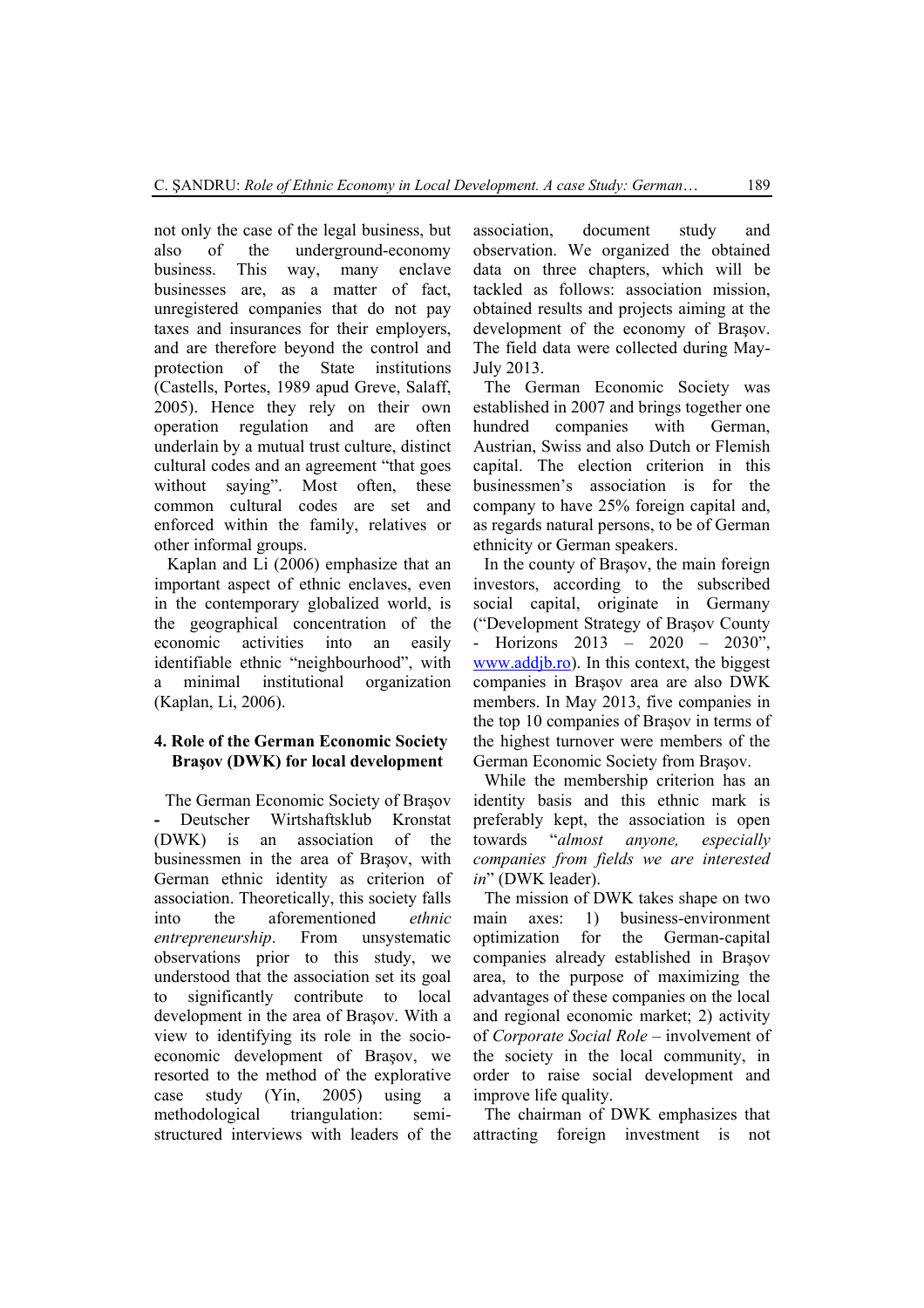enough, it must be reinforced by creating optimal conditions to the maintenance of the German-capital companies on the market of Braşov, which companies have raised their investment and increased the number of their employees in latter years: "*Our idea is first and foremost to improve the business environment for the already established companies, as many underestimate or pay little regard to this factor, they only think to bring investors [...], but it might be more important for those who are already here to reinforce their position, to settle in the long term*". This objective may be achieved if the entire community develops and offers a pleasant life environment: "*Take a look, all these cutting-edge technologies only go to beautiful places, therefore I can choose and I do choose beautiful places because I understand it is very important for people to feel comfortable; as, if they feel comfortable, you need not motivate them solely through money [...], hence we must offer them a complex and integrated environment for them to fee well*".

The objective of creating integrated and developed communities is transposed, on one hand, in the involvement of the companies in the professional training and educational process, by their contribution to the creation of the skilled labour force, and, on the other hand, in the support or organization of activities aimed at enhancing the community cohesion. Hence the second dimension of the mission undertaken by DWK takes shape: involvement in community, transposed in projects either already implemented or under implementation. One of these projects is *Fit for Future*, first held in May 2013, also called "Professional Information Week", in whose framework  $11<sup>th</sup>$ -grade pupils from high schools of Braşov are invited to an internship in DWK-member companies; the pupils availing themselves of the opportunity to

practice a job or a position in a real context, on the labour market.

One of the projects reckoned highly successful by the management of the German Economic Society from Braşov is *Kronstad* German Professional School (SPGK), opened in 2012, professionaleducation institution that reforms the Romanian technical education system. Conceived as private structure to be financially supported by DWK-member companies, which aimed at qualifying human resources for their activity field, this professional school was integrated in the State system, after an intense lobby by a group of DWK-member companies to the national and local public authorities, which resulted in the legislation modification in the technical education field. This way, *Kronstad* German Professional School was formed on the basis of a partnership between the County School Inspectorate, the Town Hall of Braşov, the German Economic Society of Braşov and seven German-capital companies, DWK members.

The analysis of press releases occasioned by the opening of this school in Braşov, as well as by official meetings between the president of DWK and other public personalities, as well as of the data obtained from the interviews with managers of DWK, we noticed two effects of this initiative. Firstly, the establishment of SPGK has a double advantage for the local economy: a) it supports the local business environment, by human-resource qualification where there is demand of labour force and b) it supports young graduates from general education to get qualified along two years and to rapidly integrate on the labour market. Secondly, SPGK has already become a model of good practices, there being numerous institutions in Romania who want to implement a similar model: groups of companies, chambers of commerce and industry, town halls or county councils.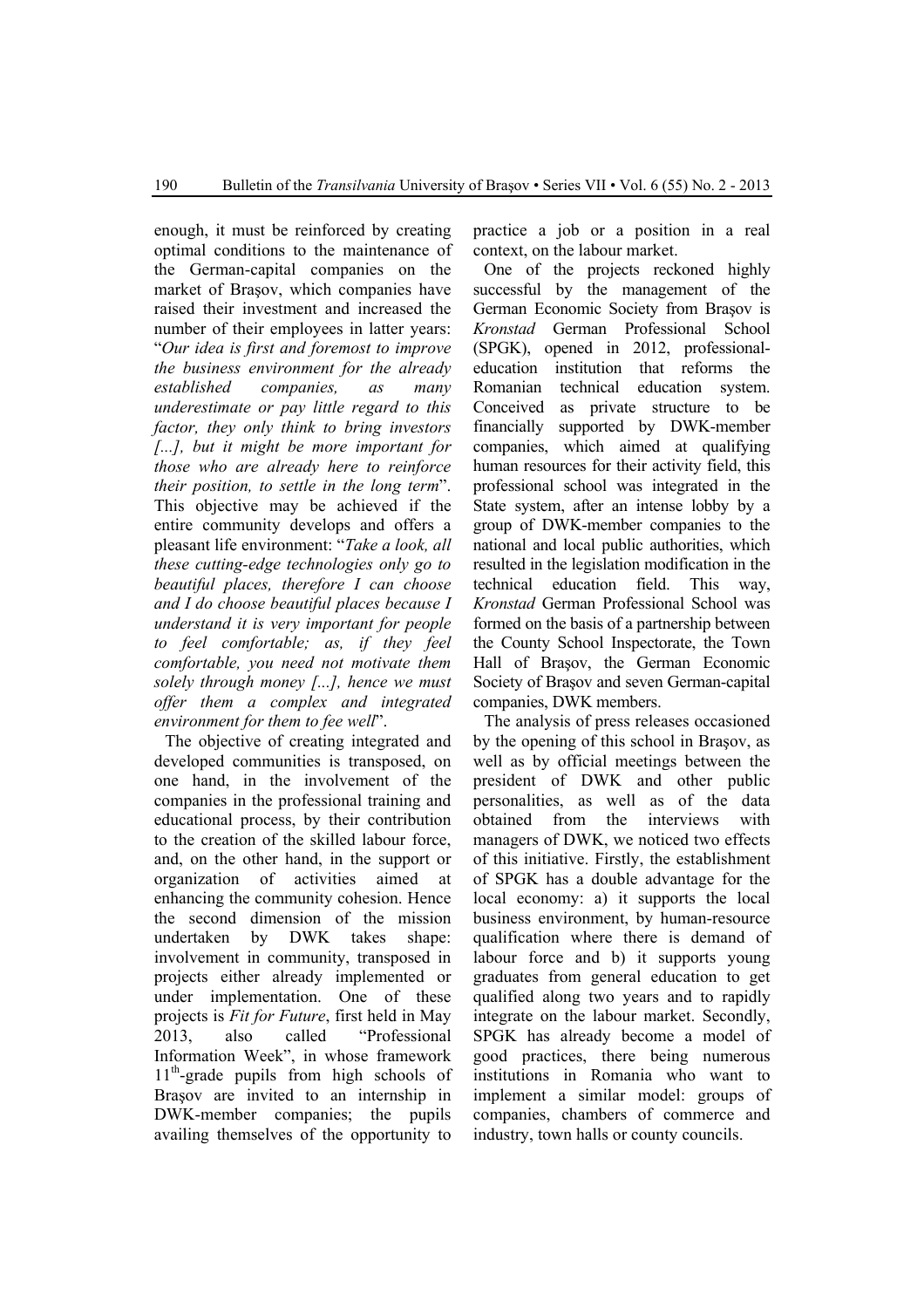Another result of importance for the management of DWK is the event Oktoberfest, initiated in 2009, on the model of a Bavarian tradition, appreciated by the management of DWK as *"the greatest event throughout Romania. Having launched Oktoberfest, we expected 2000 people and, during its first edition, we had 40000 visitors*" (DWK leader). It is an event bringing together DWK-member companies and offering the community of Braşov and the tourists, several Germantypical festival days, on a concept intertwining beer consumption and German-tradition promotion, but intending withal to be a framework for the development of the economic collaboration network between the participating companies.

The creation of a network with a view to obtaining advantages for DWK-member companies is another outcome of the association, substantiated in two mechanisms: a) negotiation with suppliers and acquisition in group, in order to obtain bonuses and discounts; b) reciprocal price cuts between the club members so that the employees of the member companies might benefit, based on membership cards, from discounts to goods and services (for instance: hotels, restaurants etc.)

As regards the development of local economy in the medium and long term, the main project supported by DWK consists in forming, at Braşov, a strong cluster in aviation industry, TAC – Transylvania Aerospace Cluster Romania, capable of bringing together specialized companies and of developing an integrated centre of the aeronautics from Braşov, competitive on the international market. The management of DWK has been involved, this year, in attracting support from national authorities towards this project and in strengthening the relations with the

public partners: municipality of Braşov and *Transilvania* University of Braşov, the project also having an important component of research, development and human-resource training, necessary for the smooth functioning of this cluster.

In terms of critical analysis, the weakness of DWK consists, for the time being, in promotion. The president of the society declares that re-branding and investments in promotional means are called for, so that a new catalogue and flyers should raise the visibility and notoriety of this organisation. Our observations suggest the need of redesigning the association site, whose information are mostly in German and not sufficiently updated.

# **5. Conclusions**

The latest studies in economic sociology show that ethnic economy, with the business networks and immigrants' ethnic enclaves as main forms of manifestation, is an interesting object of research in the contemporary world dominated by globalization and rapid changes. At Braşov, through the explorative study case on the German Economic Society, I have sought to prove the existence of another form of ethnic entrepreneurship, consisting not of immigrants, but members of an ethnic group living for centuries in Transilvania and having laid the bases of a business association with two main objectives: improvement of the business environment for the German-capital companies and contribution to the local economic development, through complex and integrated investments in technology and human resources. Being the first case study made on this association, I wish it constituted a solid basis for significant explanations and generalisations in the European socio-economic area.